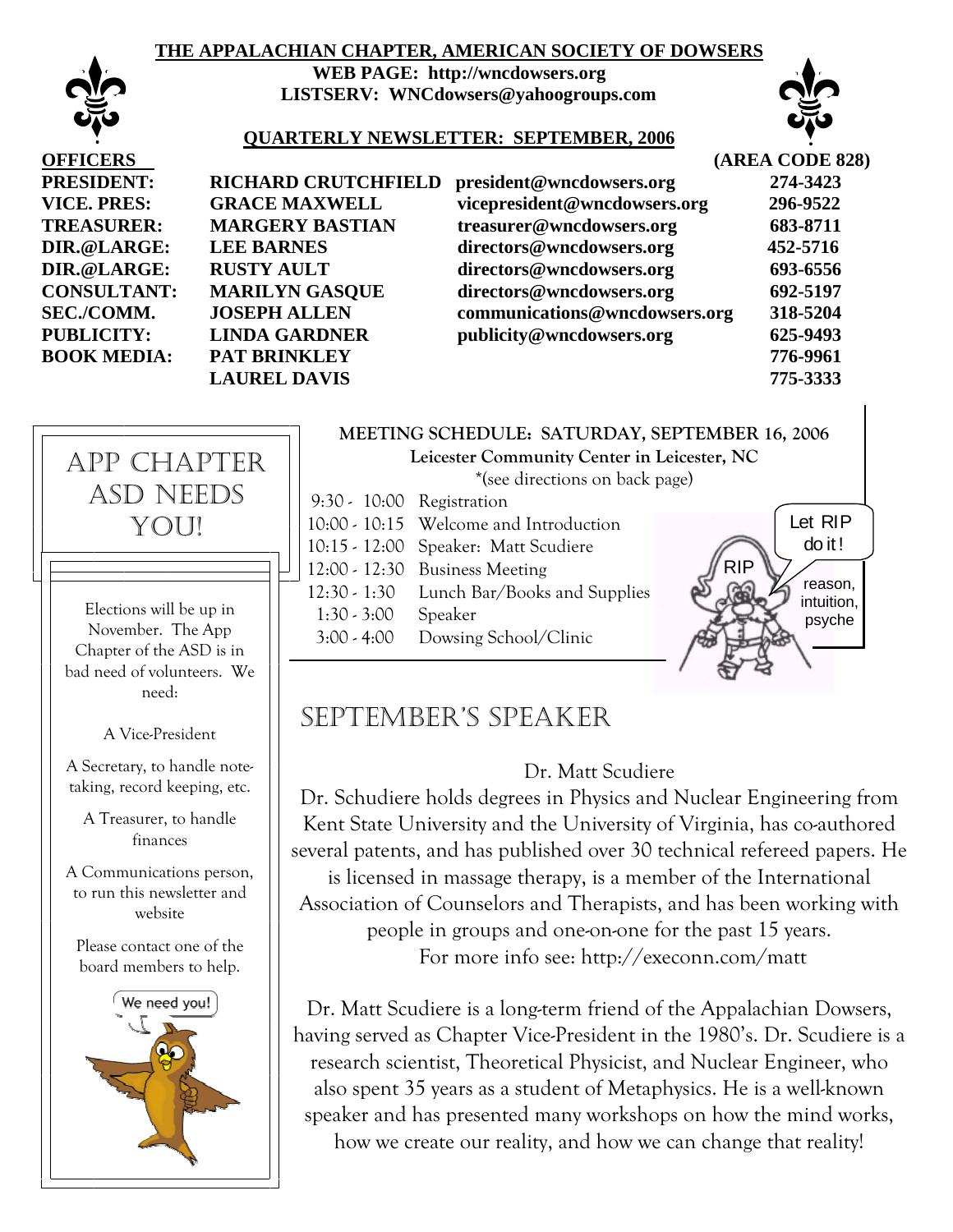# APPALACHIAN DOWSERS!



**Members Social at Marilyn Gasque's house in Hendersonville from 11:00-3:00 on October 21st. Pot luck. Call 692-5197**  There are some people who have the quality of richness and joy in them and they communicate it to everything they touch. It is first of all a physical quality; then it is a quality of the spirit. - Thomas Wolfe



## PRESIDENT'S CORNER

Let's face it: as dowsers we are all researchers in one way or another. As such, we should never overlook sources that are right under our noses: back issues of The American Dowser for information and the experience of others - some of it controversial, difficult to prove and full of surprises. We might have to question accepted paradigms and theories in the process.

Case in point: Argentine dowser and researcher of sacred sites, Guido S. Bassler. Some years ago I was preparing for a conference talk and chanced upon a transcript, published in The American Dowser (vol. 40, No.1, pp.59-63) of a talk he had given at a l997 international conference in Cyprus. The topic, "Sacred Space-Earth Radiations", was a summary of his book, Lugares altamente energeticas ("Highly Energetic Places") which I have just ordered, so interested am I in the subject of what the original purpose of the world's sacred "power places" was and what happens energetically to people who visit and do ceremonies at those sites today.

This little speech of Bassler left me astounded and full of questions. I urge all to read it and dowse on his conclusions. Starting from his discovery that the old Jesuit structures of Argentina, Brasil and Paraguay were built over blind springs (as we see with the megaliths in Britain), he goes on to examine (by dowsing) the geomantic situation at three of the most famous sacred sites in Latin America: the Mayan ruins of Chichen Itza (the pyramid of Kukulkan) and two Inca ruins: the temple at Tiwanaku in Bolivia and Machu Picchu, specifically the so-called

"sacrificial rock" or Intihuatana ("place where the sun is bent"), in Peru. No doubt some of you have been to at least one of these places and experienced the high energy there. My question, though I have experienced only one of these sites (Chichen Itza on the Spring equinox), is what kind of energy? Or what does it do to the human bioelectric system, etc.? Is it really, as Bassler and so many say, a "healing" energy at all?

I ask this because after dowsing these specific power sites he makes the startling conclusion that: at all three places there is a powerful intersection of a) water veins, b) Curry grid lines, c) earth magnetic grid lines and, believe it or not, d) uranium metal veins! The temple stairway at Tiwanaku is, he says, the most powerful place he has ever encountered, and adds: "the high ionization generated by this radioactivity is activated by the morning sun and produces an extraordinary healing effect on those who place themselves in resonance with this energy" (p.61). My remote dowsing indicates that he is absolutely right about the four causes of this power, but my question is, is this not a description of geopathogenic stress at its ultimate? And what does it do to the human bioelectric field and immune systems? And how would one place oneself "in resonance" with such a negative field? Why would we want to, and what kind of beings (gods?) would want us to? Again, what kind of "power" are we talking about here? What was its original purpose? Dowse it.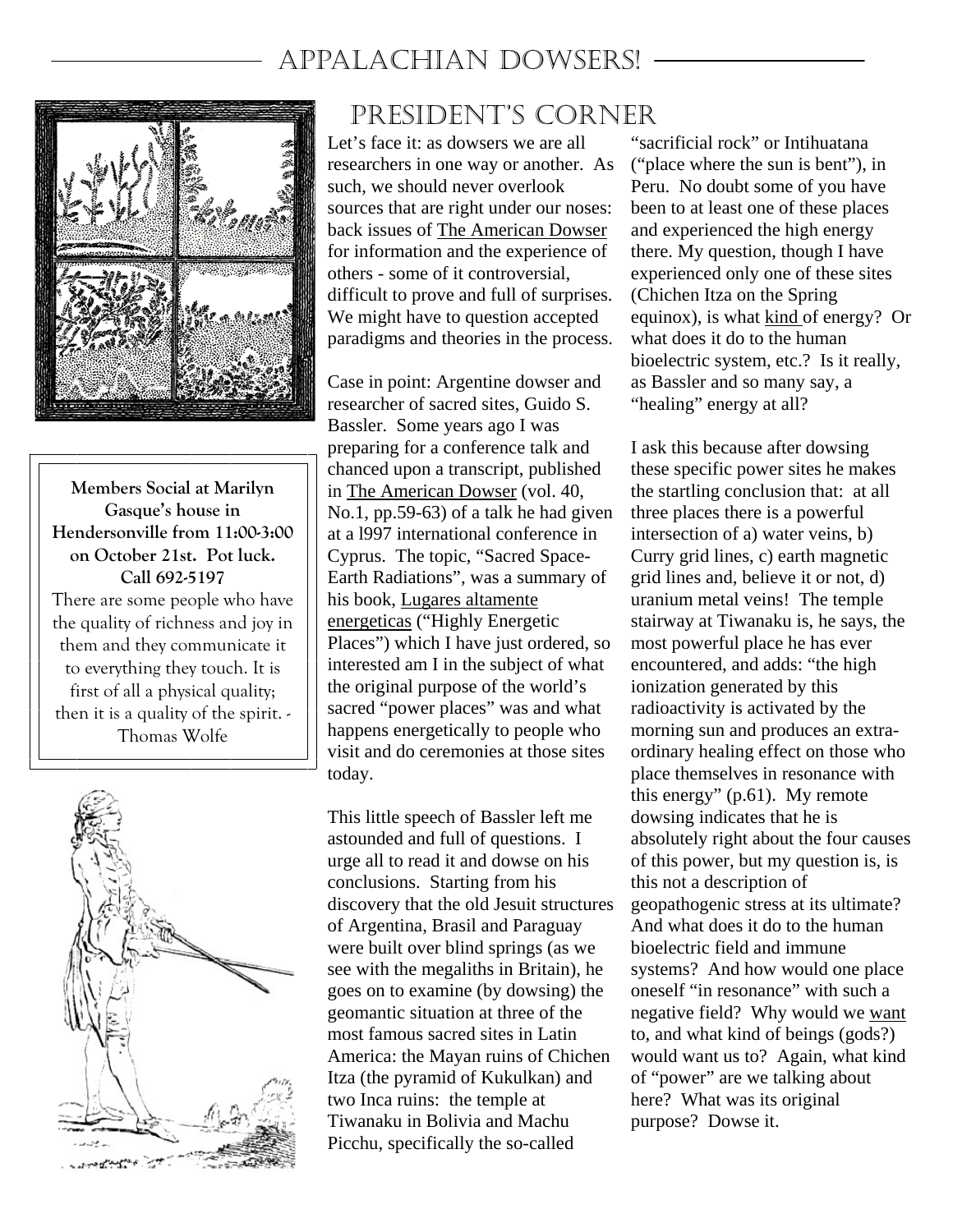## FROM THE FIELD

## "In With the New Mind, Out With the Old: Clearing Out Old Programs" September's Presentation

We are not the victims of our genetics!

Evolution is not random - by Matt Scudiere

The morning talk will review a "new" biology -- We are not the victims of our genetics! Matt will share the latest understandings in cell biology and how Darwin got it wrong  $\sim$  evolution is not random. He will discuss how cells are controlled by their environment, not their genetics. Our Human mind [and its learned belief system] is the primary environment for our cells. This background will form a basis and understanding for how we can change and heal our own bodies. Matt shares "With most of our core beliefs formed before the age of six, many of these controlling beliefs are unknown to us and totally unconscious. Yet they run our whole life! The afternoon talk will present simple methods for uncovering these beliefs and yet still more methods for clearing out these old programs, beliefs, and patterns that influence our lives, our health, & our genetics."

## **Notes from First Georgia Dowsers**

Those of you interested in the crop circle mystery and who, by chance, have read Freddy Silva's Secrets in the Fields: The Science and Mysticism of Crop Circles (available on our resource table of late) take note. At the Sept. 7 meeting of First Georgia Dowsers Freddy will present his slide lecture "Gateways of the Gods" which will show evidence of how ancient temples, cathedrals and crop circles located at intersections of earth grid lines are altering human consciousness. For info on his work, such as his recent documentary "Stairways to Heaven: The Practical Magic of Sacred Places", consult www.cropcirclesecrets.org. FGD meets 7:30-9:30pm the first Thurs. of every month at the Atlanta Unity Church, 4146 Chamblee-Dunwoody Rd., Atlanta. Take exit #30 off of I-285. For further info on the program/ speaker, call Dr. Linda Westman, 404-233-7104 or Robin Quail, 770- 986- 0802.

### **Members take note:**

We will be having our "dowsing school" at the Nov. meeting, at which there will be at least 4 presentations (to be announced). Suggestions for topics welcome.

Members are invited to make a flier describing WHO YOU ARE and WHAT YOU DO that you want others in the chapter to know about. Bring copies of an 8.5 x 11 sheet of paper, 3-hole punched, printed on one or both sides, which you may set out on our table for others to pick up or to include in the 'Member Services Guide'.

Members are invited to bring publications, video tapes, etc. of dowsing/healing interest to the meetings to be for sale at our resource table (as a donation), and you will be responsible for removing materials not sold at the end of the meetings.